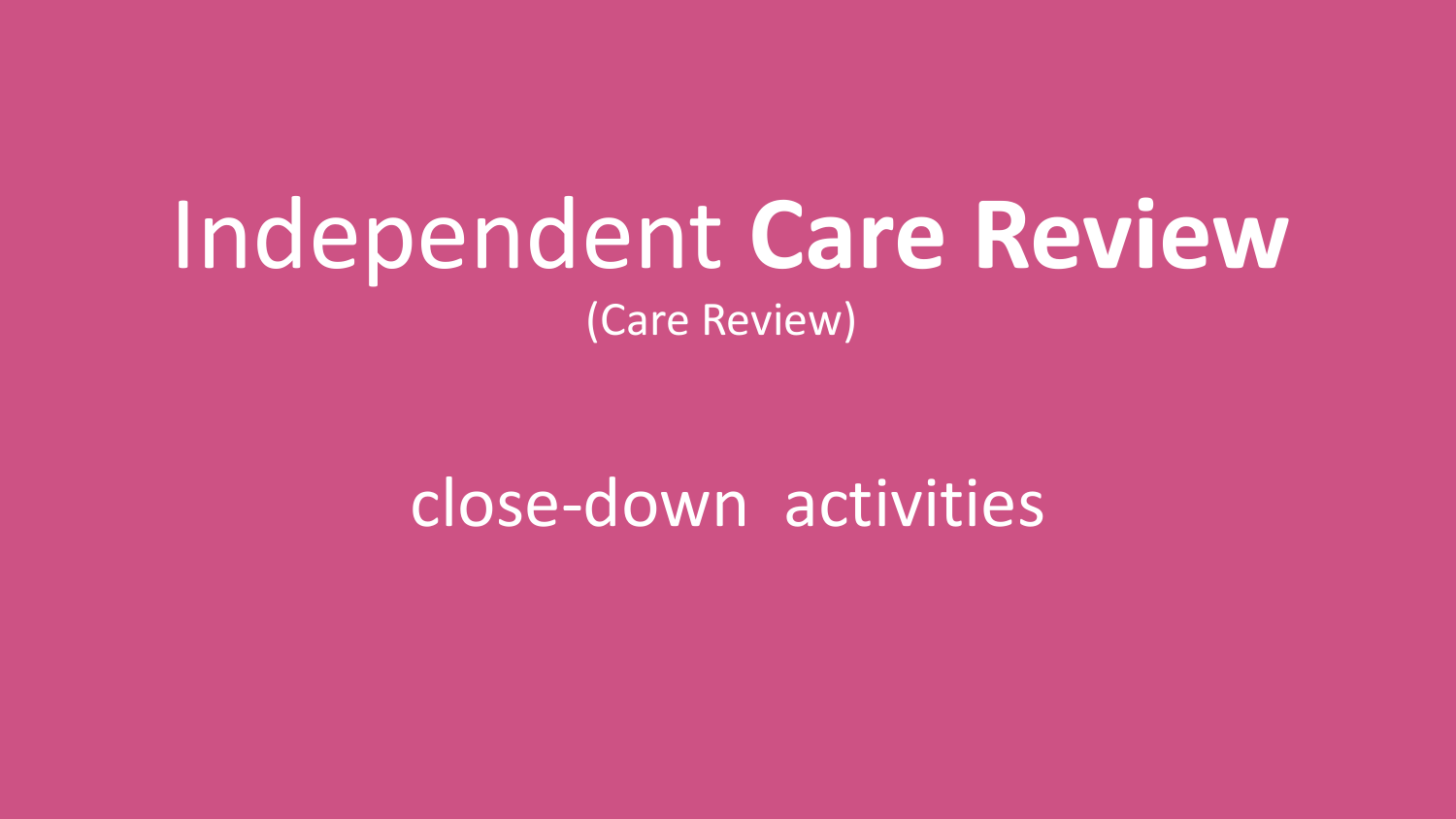### **close-down activities – all complete:**

- A Care Review **archive** established in Strathclyde University (with necessary Archive and Data Sharing Agreement, Pure Metadata Deposit Agreement etc.)
- An **asset register** compiled of all furniture, technology, equipment and reports with re-use where possible and storage arranged
- Finalised **2019-2020 budget** process (Care Review was on time and in-budget)
- **Transitioned** three members of the Care Review team to short-term Scottish Government contracts and VQ base (fourth to follow)
- Final **communication** to all stakeholders with opt out option of their automatic data transfer to The Promise
- Care Review **[website](http://www.carereview.scot/)** revised to become an archive with the 500,000 word **[Evidence Framework](https://www.carereview.scot/wp-content/uploads/2020/06/Final-evidence-framework_v2.pdf)** published

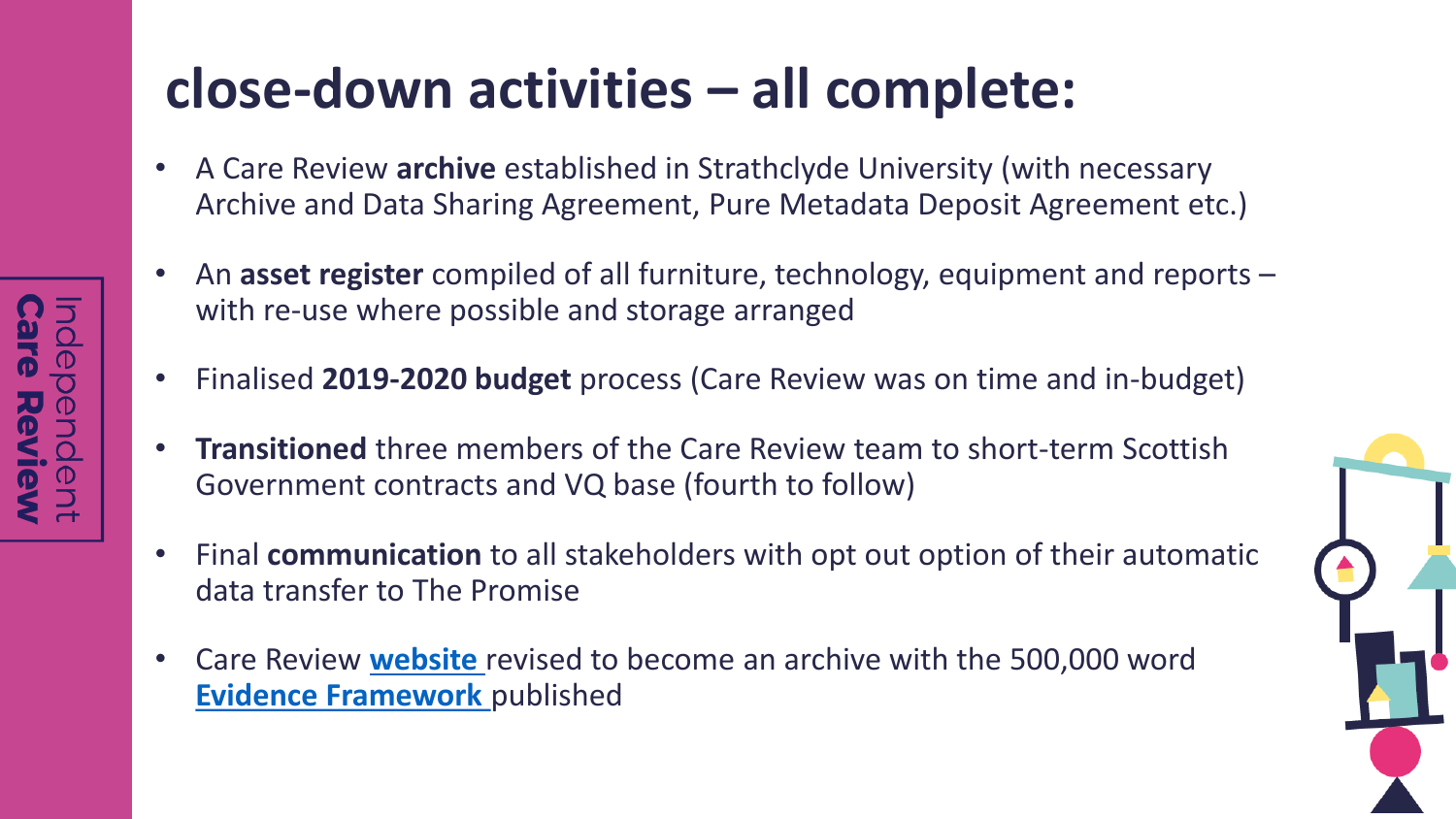# **The Promise**

# set-up activities



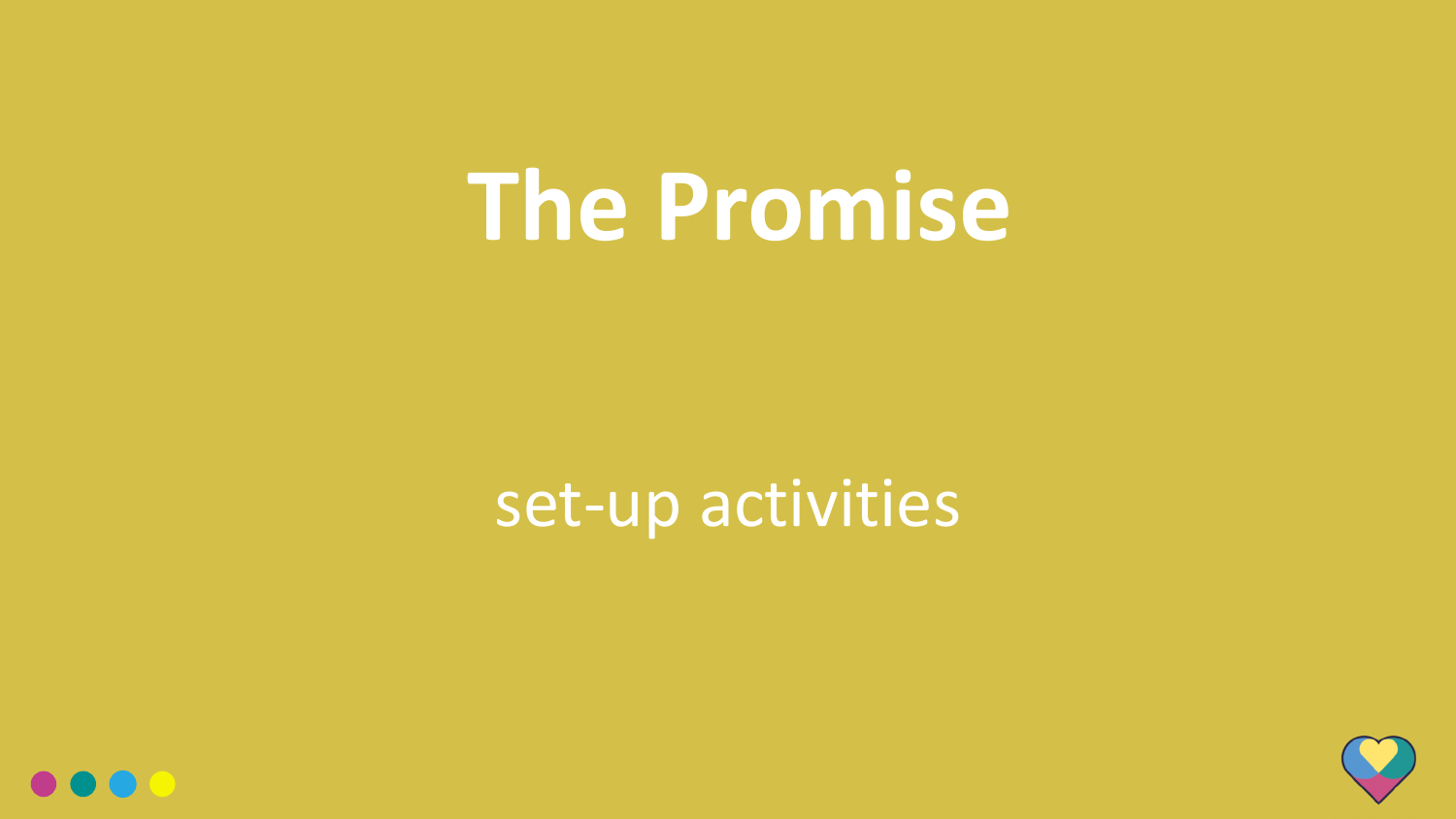## **set-up – complete / ongoing:**

- Emerging **The Promise Strategy** with key milestones e.g.
	- reporting to Parliament, recruitment of Oversight Board autumn 2020; host organisation Q1 2021 etc**.**
- Outline governance model for the **Oversight Board** including
	- national and local remit, and powers; ToRs, frequency of meetings etc.
- COVID19 prevented identification of a **host organisation** so agreement for temporary incubation in Scottish Government with work to identify a host from 2021/22 onwards (at the latest)
- **Organogram** for the team, 19 job descriptions drafted (for 24 roles) and benchmarked against Scottish Government salaries with recruitment planned for late July
	- Secondment of the **Chief Design Officer** to The Promise for 50% of her time until March 2021
	- **Deputy Director** appointed to deliver the Scottish Government's response to The Promise



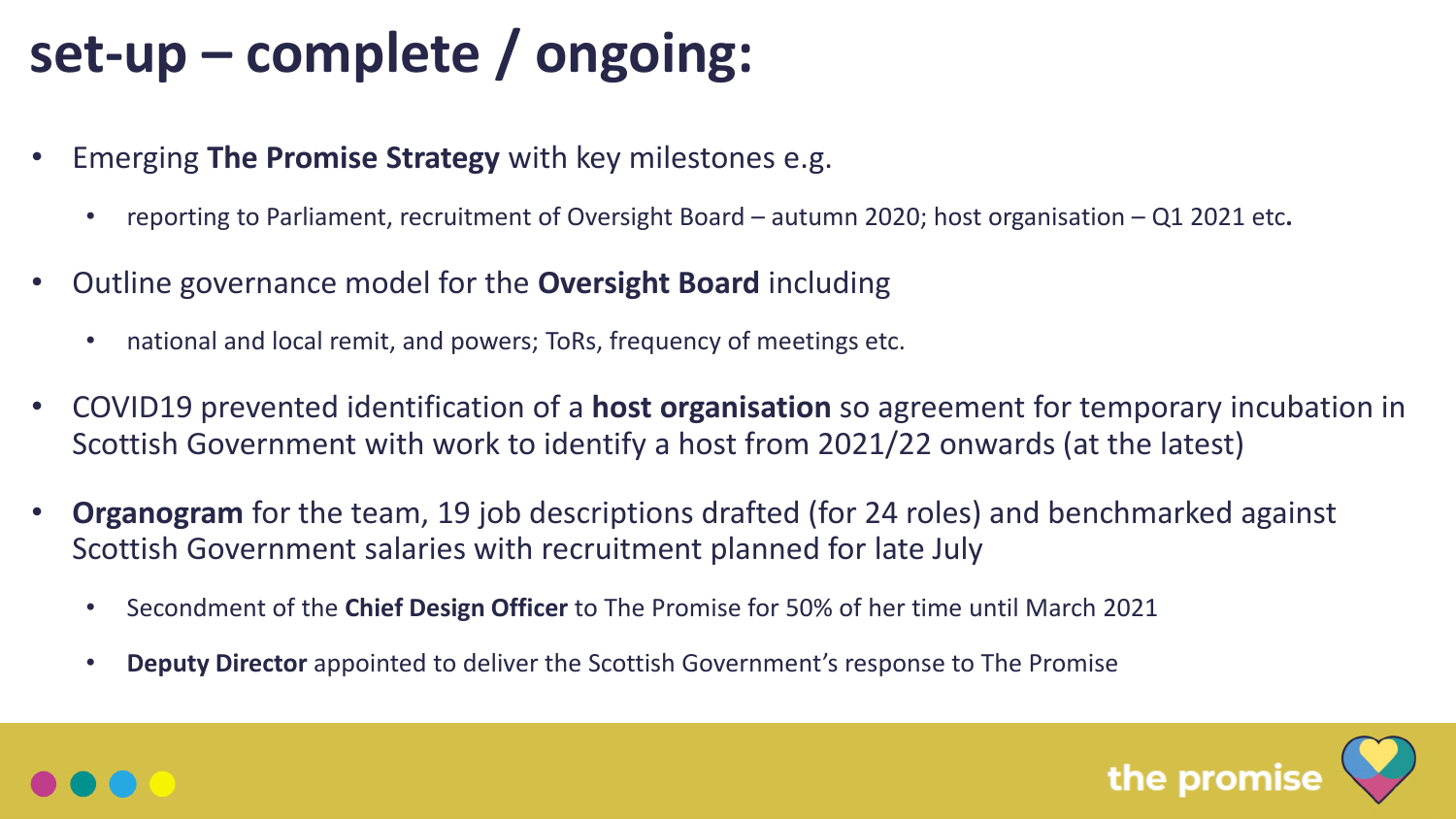## **set-up – complete / ongoing:**

- Finalised **2020-21 budget**
- (External to Scot Gov) **IT** and **telephony** set up website **The Promise** [www.thepromise.scot](http://www.thepromise.scot/) and email [fiona@thepromise.scot](mailto:fiona@thepromise.scot)
	- Provision in place for onboarding new team
- Active participation in the **Leadership Group**
	- And engagement in all activities associated with the Care Review's conclusions such as development of the Families Support Model, support for the thinking on kinship provision, commenting on proposed awareness campaign etc.
- Ongoing engagement with **key stakeholders** (across all areas)
	- With participation in all activities wherever possible and clear communication that The Promise is 'open for business' with full team in place by autumn



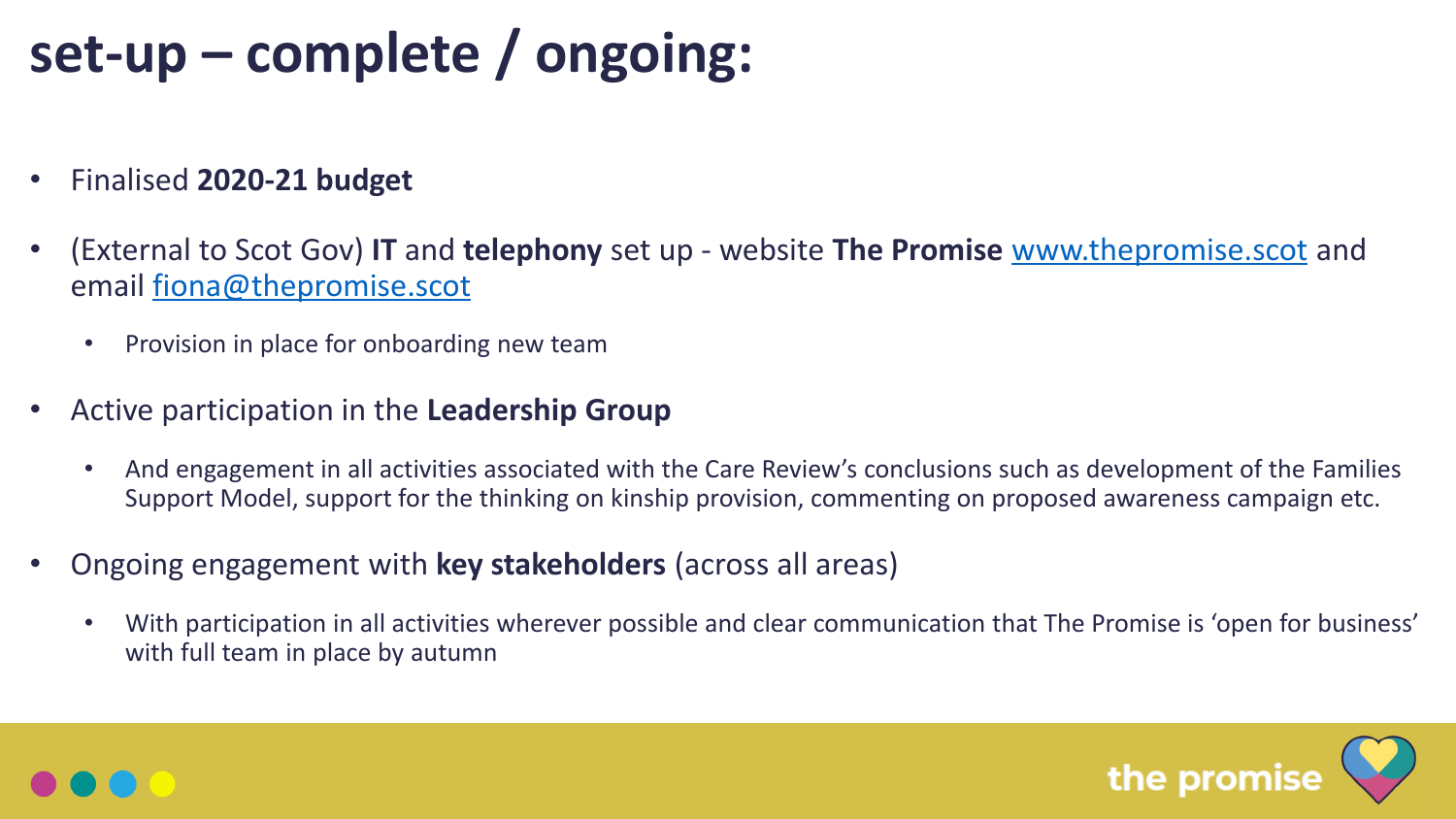#### **Deliverables:**

- **The Promise Strategy** consulted on and public:
	- clarity on Year One deliverables and an outline programme of work for years Two, Three and Four with scheduling of priorities, investment etc.
- Planned programme of **system change** and **service redesign**
- **Data and evidence framework** and associated 'targets' developed
- Clear and regular **communications** to stakeholders, securing their ongoing engagement and commitment
- Schedule of regular **planning** meetings with all key stakeholders plus planning toolkit, training etc



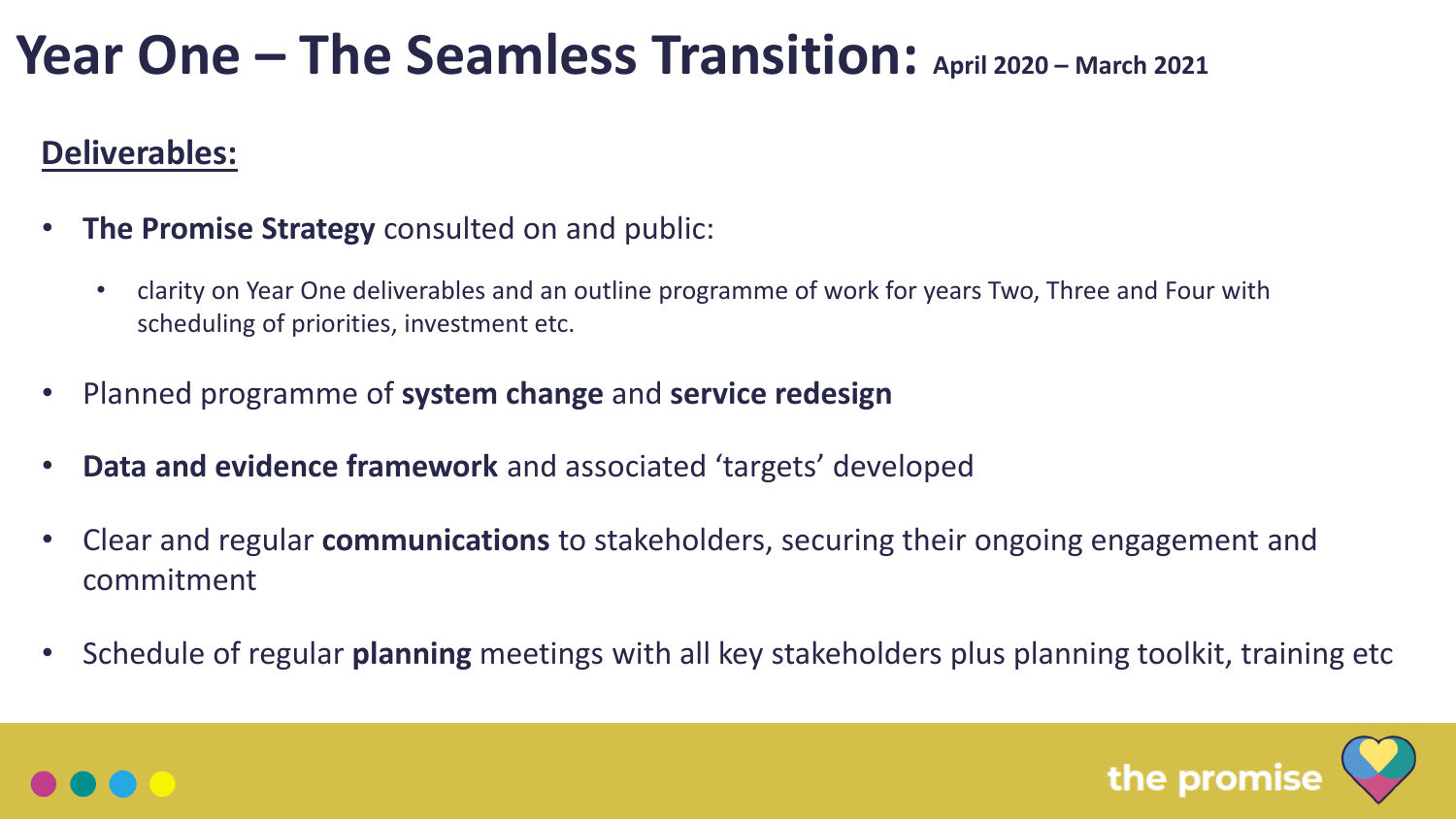#### **Deliverables:**

- **Human and Economic Cost Modelling** (Follow the Money) roll-out planned with utilisation (e.g. exploring pooled budgets)
- Consultation on **governance** and **reporting** concluded an approach established
	- With Oversight Body members in post by autumn, inducted and trained
- Small **staff team** established and trained
	- Short-term contracts and secondments within the Scottish Government (until host is found / new entity set-up). Recruitment, induction and training in place by late 2020/ early 2021
- Identification of **host**, set up of **new entity** from 2021 onwards and **budget** approved for years Two-Four (21/22, 22/23 and 23/24)



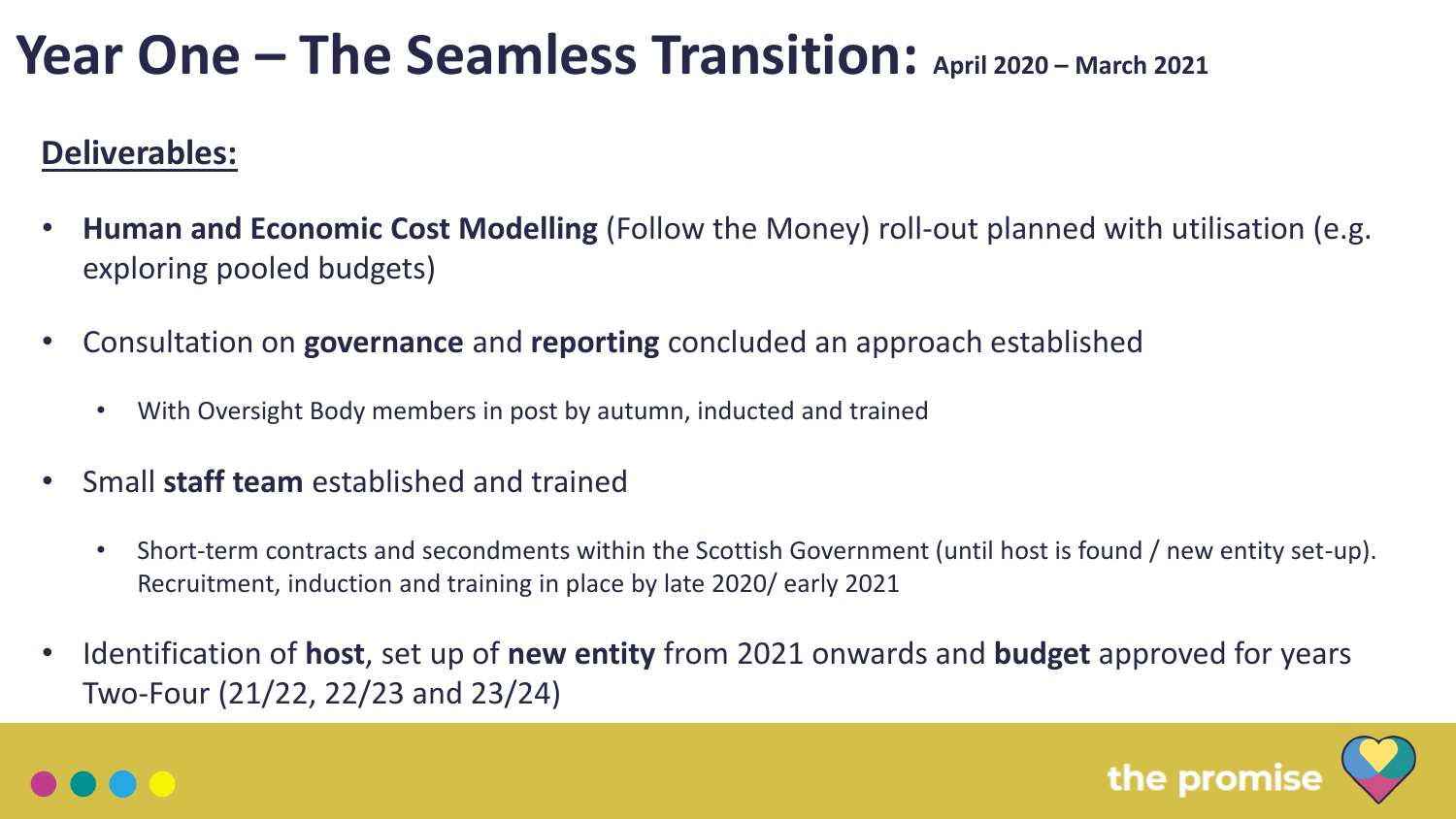

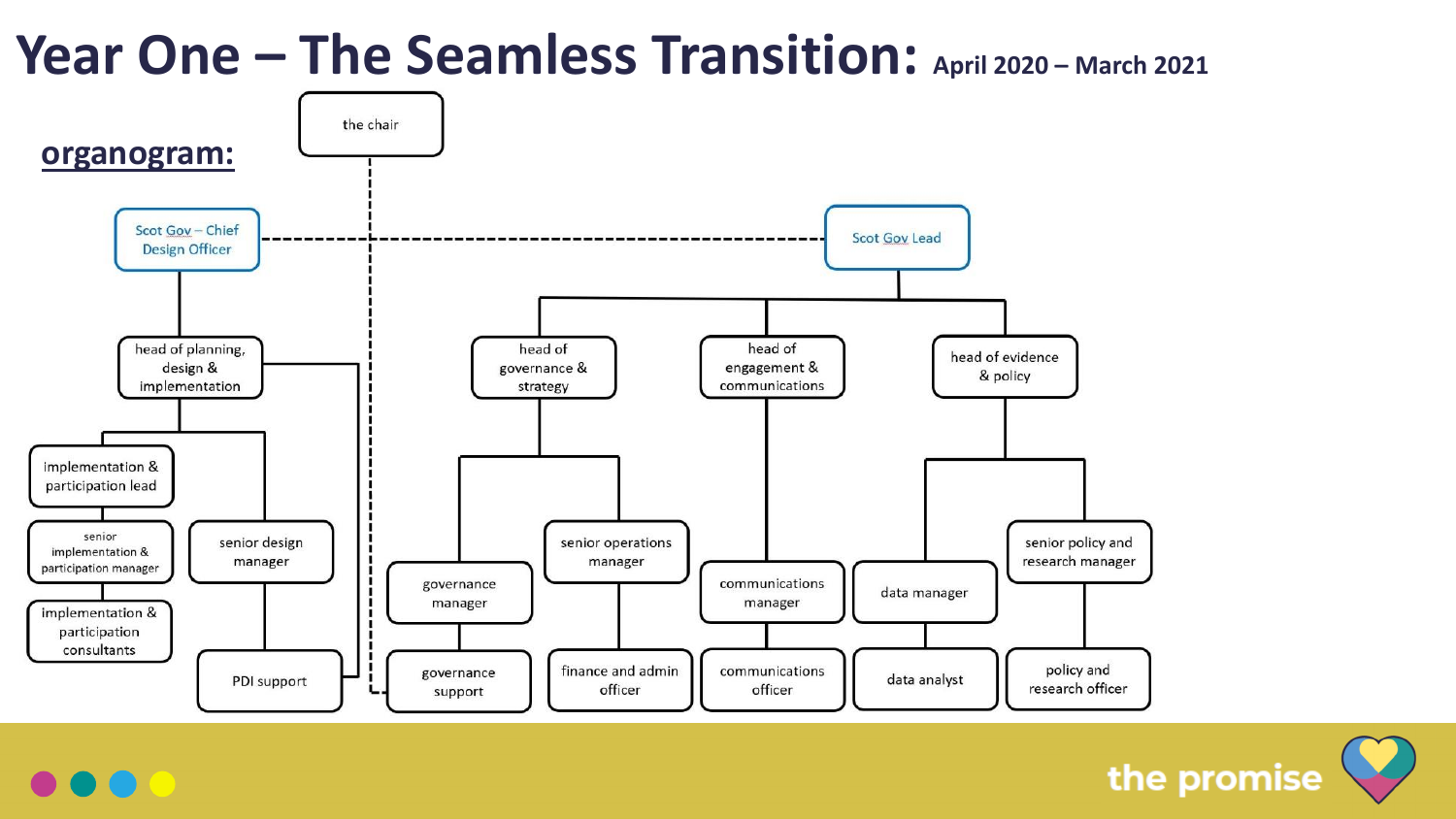

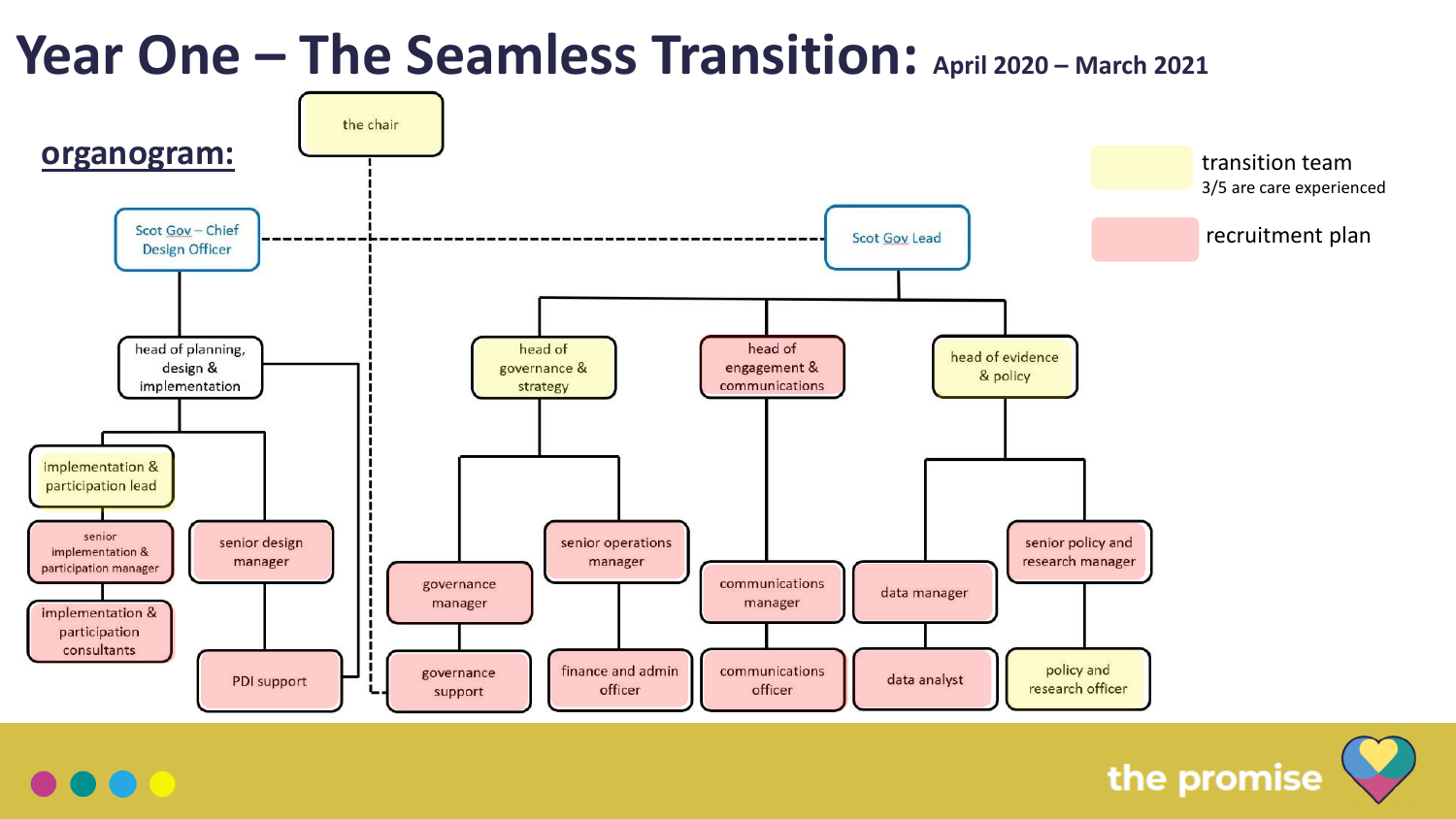#### **outputs: planning, design and implementation unit (team of 11)**

- Public commitments to Keep The Promise embedded in all national and local plans
- A single operating framework for The Promise resulting in a shared understanding of what the 80+ calls to action mean in practice
- Champion the Scottish Approach to Service Design, ensuring children and families are at the centre of all new service design, delivery and evaluations; and ensure that all tests / pilots reflect the priorities of children and families and the experiences of advocacy organisations
- Establish appropriate time-bound performance frameworks, supporting the determining of national and local baselines, setting of targets and establish measures
- Provision of advice and consultancy, nationally and locally on how to realise commitments, continuing with the appreciative enquiry culture, facilitating self-evaluation, supportive diagnosis of bridges and barriers ultimately embedding improvement methodology and skills and participation to become BaU
- Build communities of interest to share skills and knowledge



note: 2 managers and 5 I&P consultants

the promis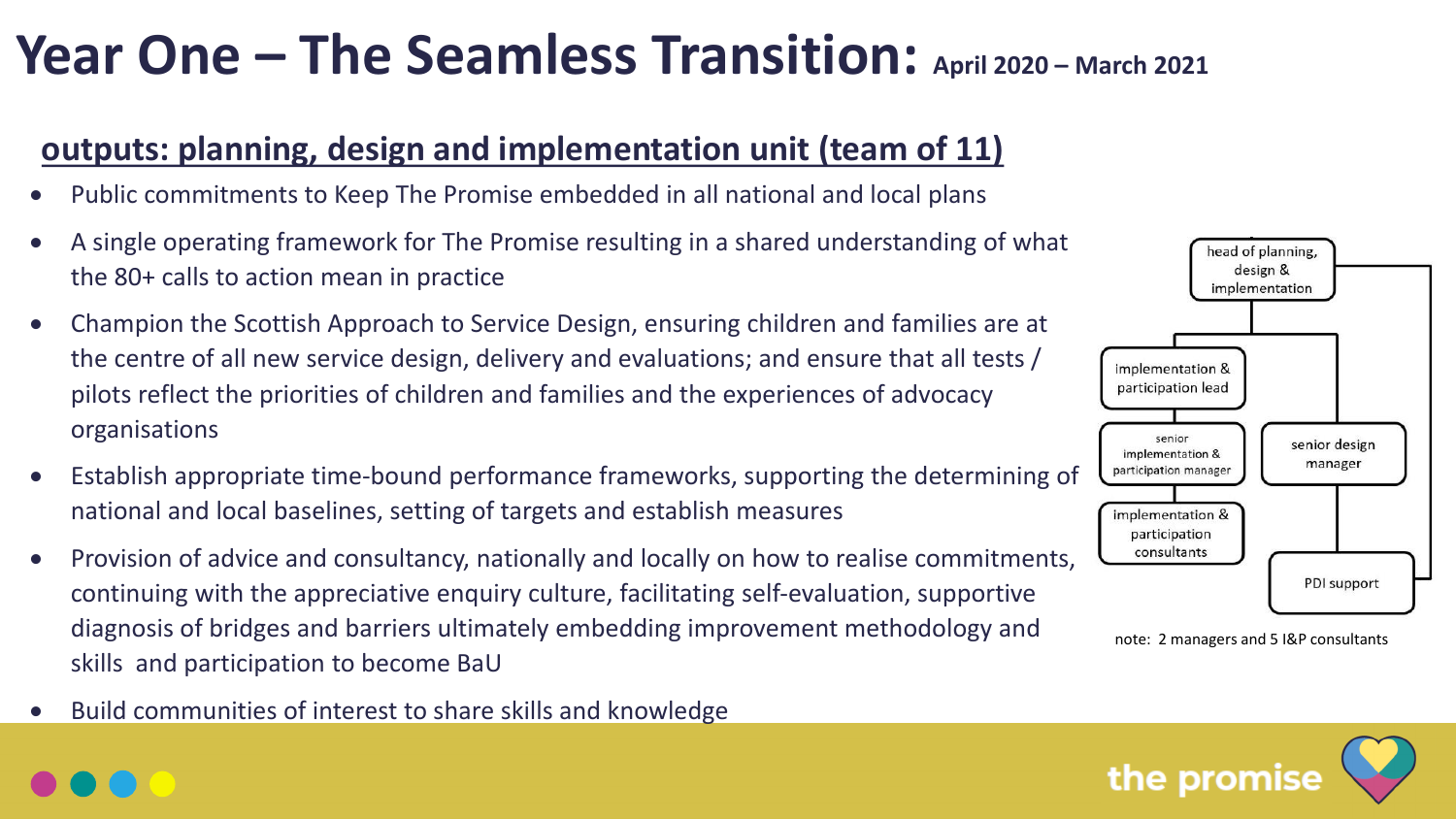#### **outputs: governance and strategy unit (team of 5)**

- Overarching timeline for delivery of the Care Review's vision, The Promise a strategy for realisation and obsolescence by 2030 detail priorities across the programme of work (e.g. a scheduled plan for service and system design supported by metrics)
- A rolling planning and budgeting processes for full realisation of The Promise (aligned to the 3 x 3 years - Two to Four (Apr 21–Mar 24) Bedding Down; Five to Seven (Apr 24–Mar 27) Consolidation; Eight to Ten (Apr 27–Mar 30) – Continuous Improvement
- Robust governance and accountability structures realised through a skilled and confident national Oversight Board (with supporting network of local structures if relevant) with an ability to exercise powers (either indirectly via MoUs or directly) with open and transparent recruitment process so membership reflects the lived experience of Scotland's system of care.
- Programme of transparent pace and performance reporting to care community (national and local) and parliament
- Close management of relationship with relevant (to governance and strategy) partners





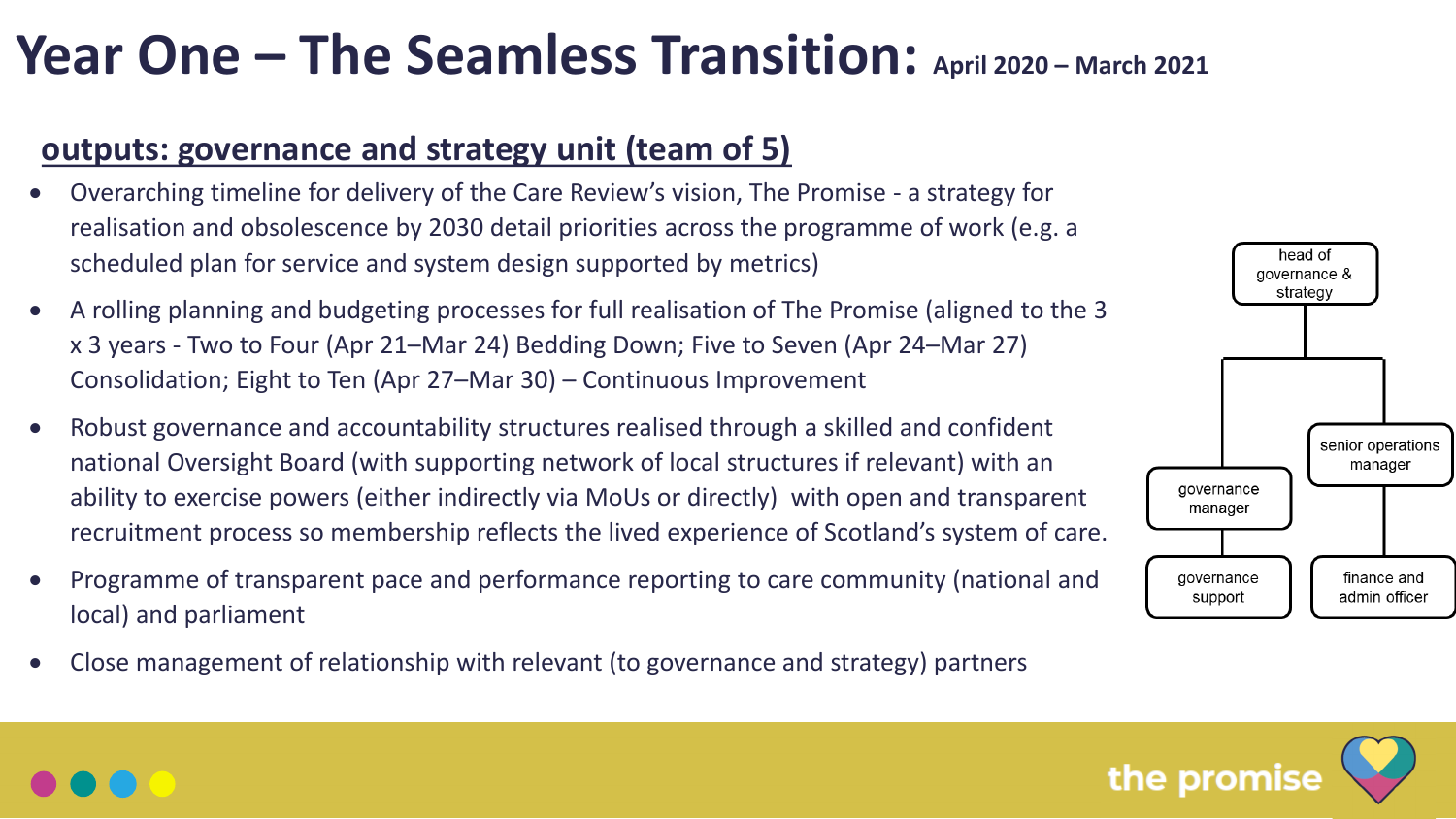#### **outputs: engagement unit (team of 3)**

- A national and local pro and reactive engagement plan
	- focussed on raising awareness and disseminating key messages aligned to full realisation of The Promise and delivery of public commitments
	- supported by a rolling communications programme (web, social, press, reports)
	- informed via a key stakeholder matrix, owned by the unit, with scheduled, targeted engagement and retention plan
	- with scheduled knowledge and impact reports and planned inputs into relevant publications and conferences
	- delivering a family of materials with consistent messaging which can be used with a wide variety of stakeholders and reflects changing developments
	- articulated by well-trained, confident spokespeople representing the 'care community', with specialisms to support national and local media
- A well-skilled, high performance team who lead on key relationships relevant to The Promise



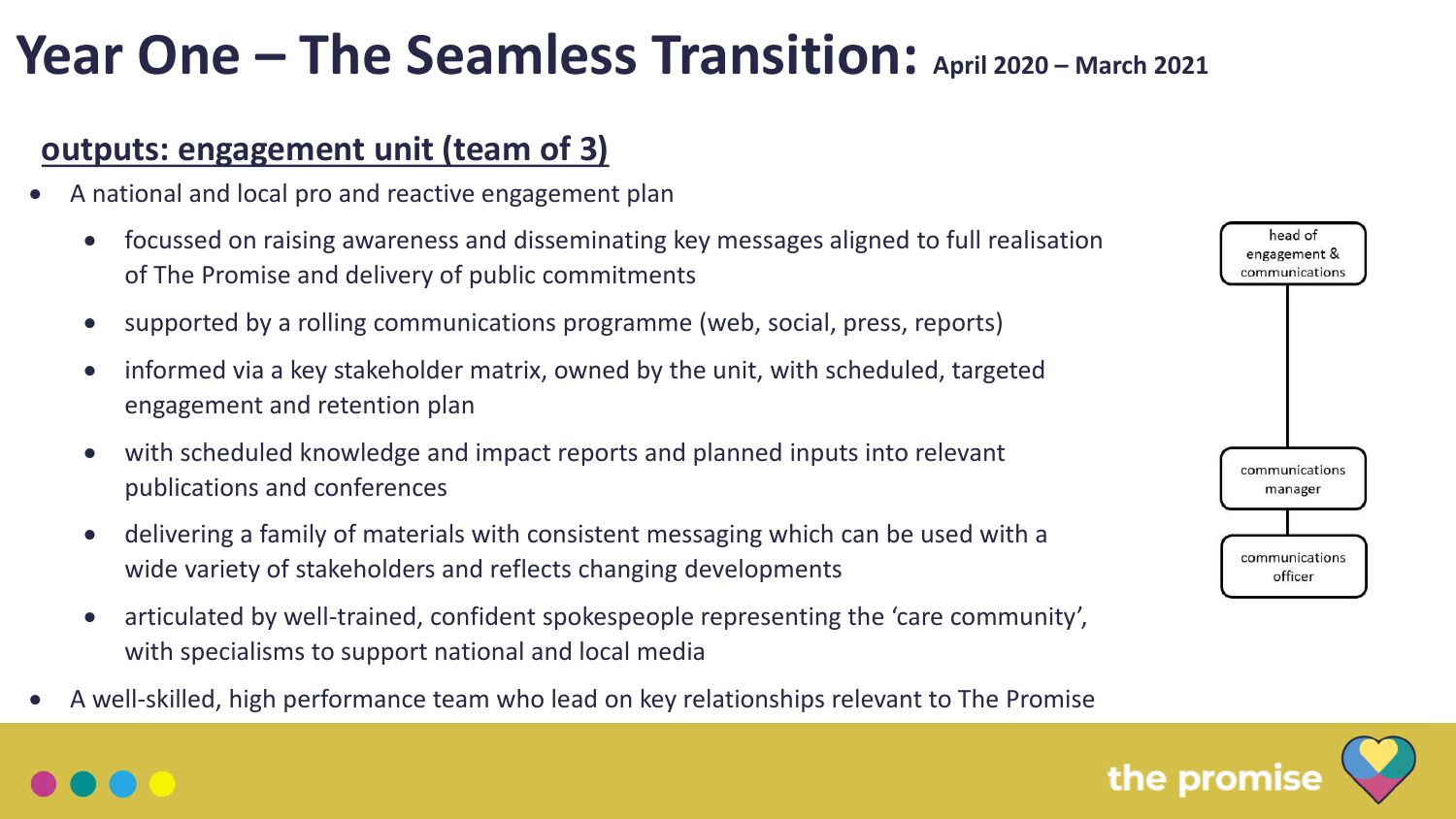#### **outputs: evidence and insights unit (team of 5)**

- A data and metrics (DAM) framework, aligned to full realisation of The Promise at a national and local level, focusing on measuring and reporting what matters to children and families
- Links between the DAM framework and 'data holders', challenging traditional perceptions of what constitutes evidence and data
- Establishment of baselines and a suite of deliverable but stretching national and local targets and measures able to track, monitor and evaluate progress, that set clear standards
- An evidence-base that support evidence-informed decision making internally and externally (e.g. for tests and pilots).
- Provision of knowledge and impact (for reporting and to inform Governance and Strategy)
- Provision of DAM expertise and consultancy, including roll-out of the Human and Economic Cost Model that supports change (e.g. pooled budgets)
- A well-skilled, high performance team



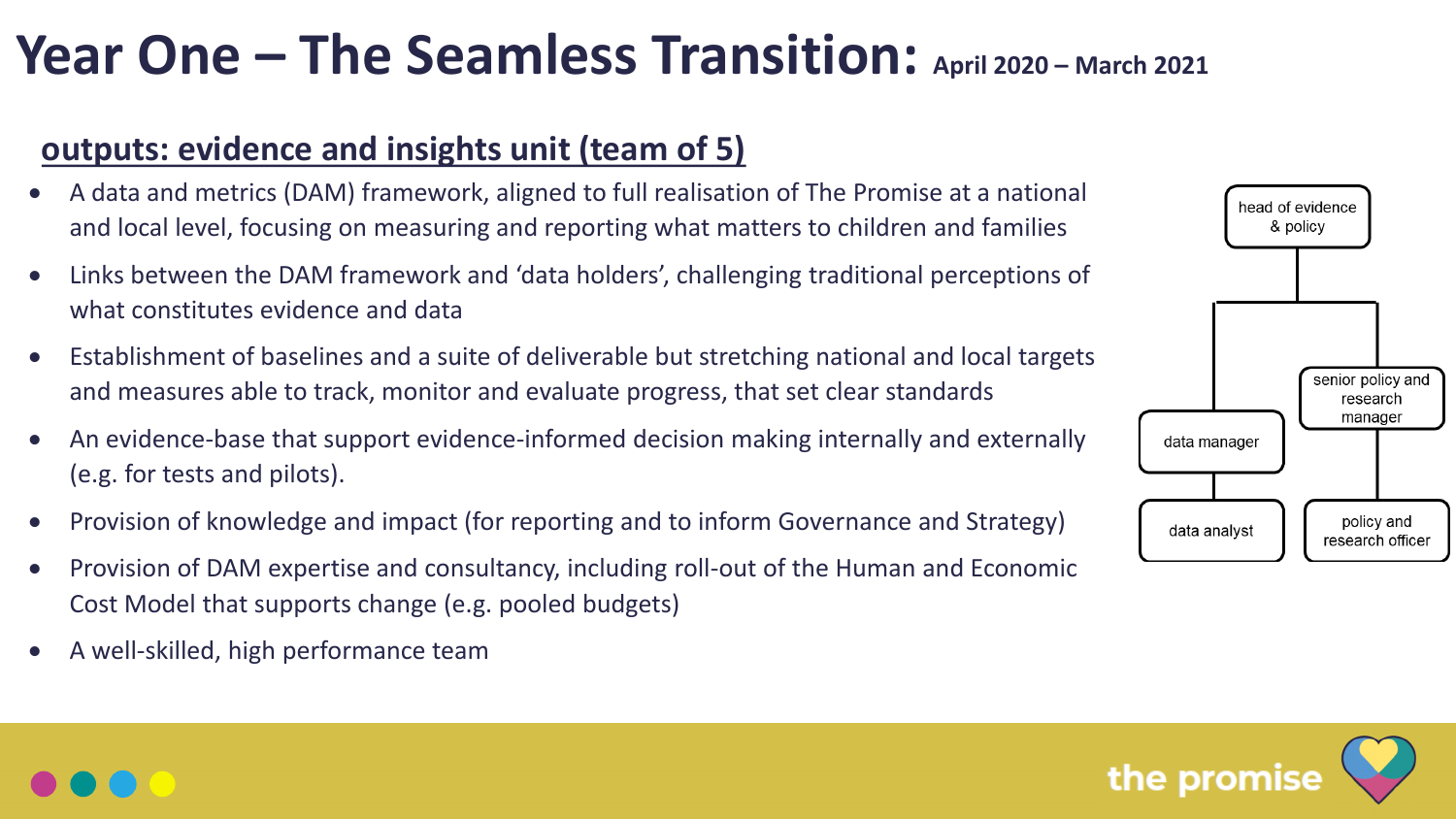Keeping The Promise will involve everyone, including central and local government, the third sector and care providers. Many are already clear on their role and responsibility and acknowledge the need to change shape including practice and culture.

The commitments to Keep The Promise across Scotland show a clear willingness and readiness to get on with the programme of change required.



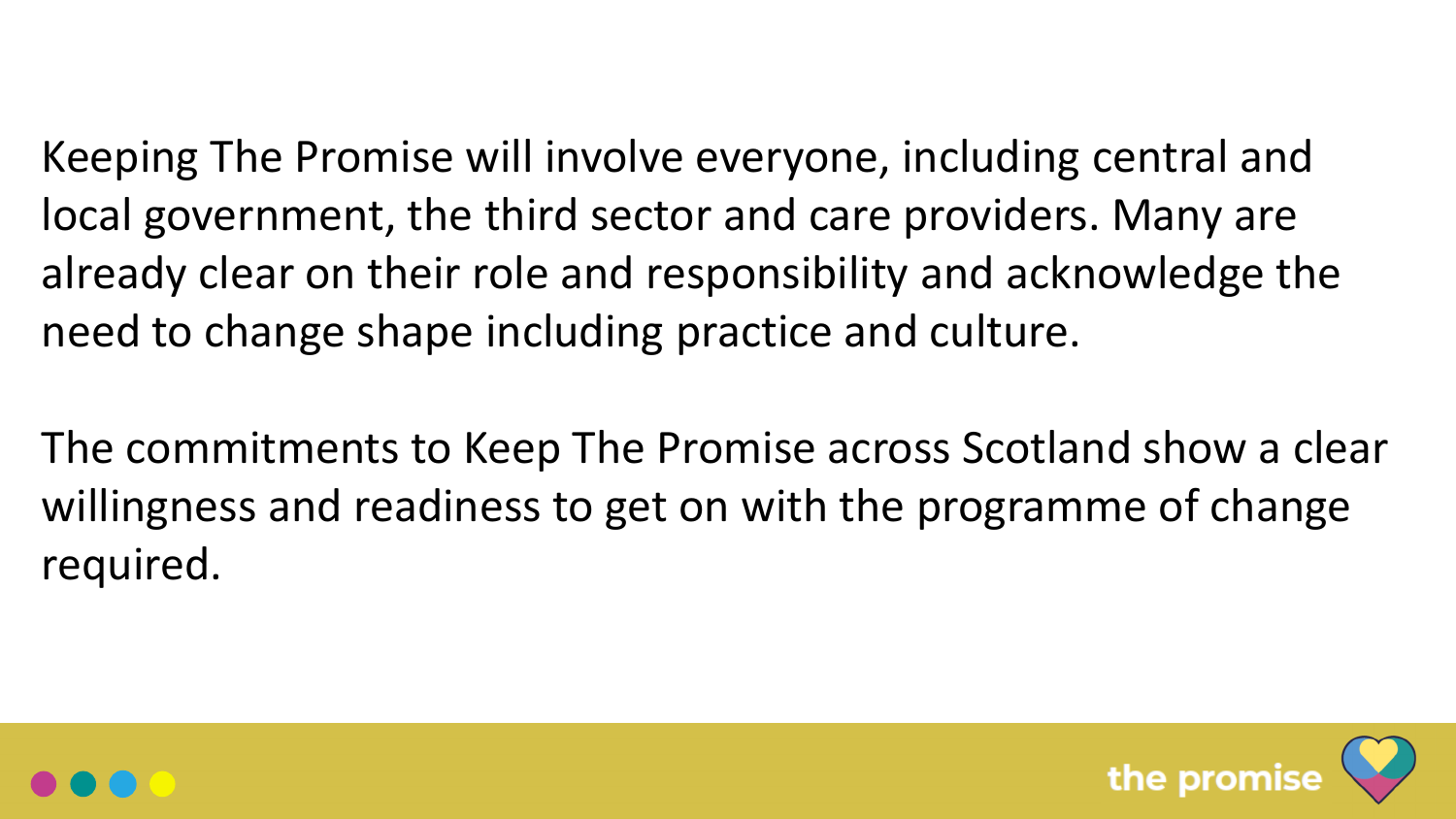So far…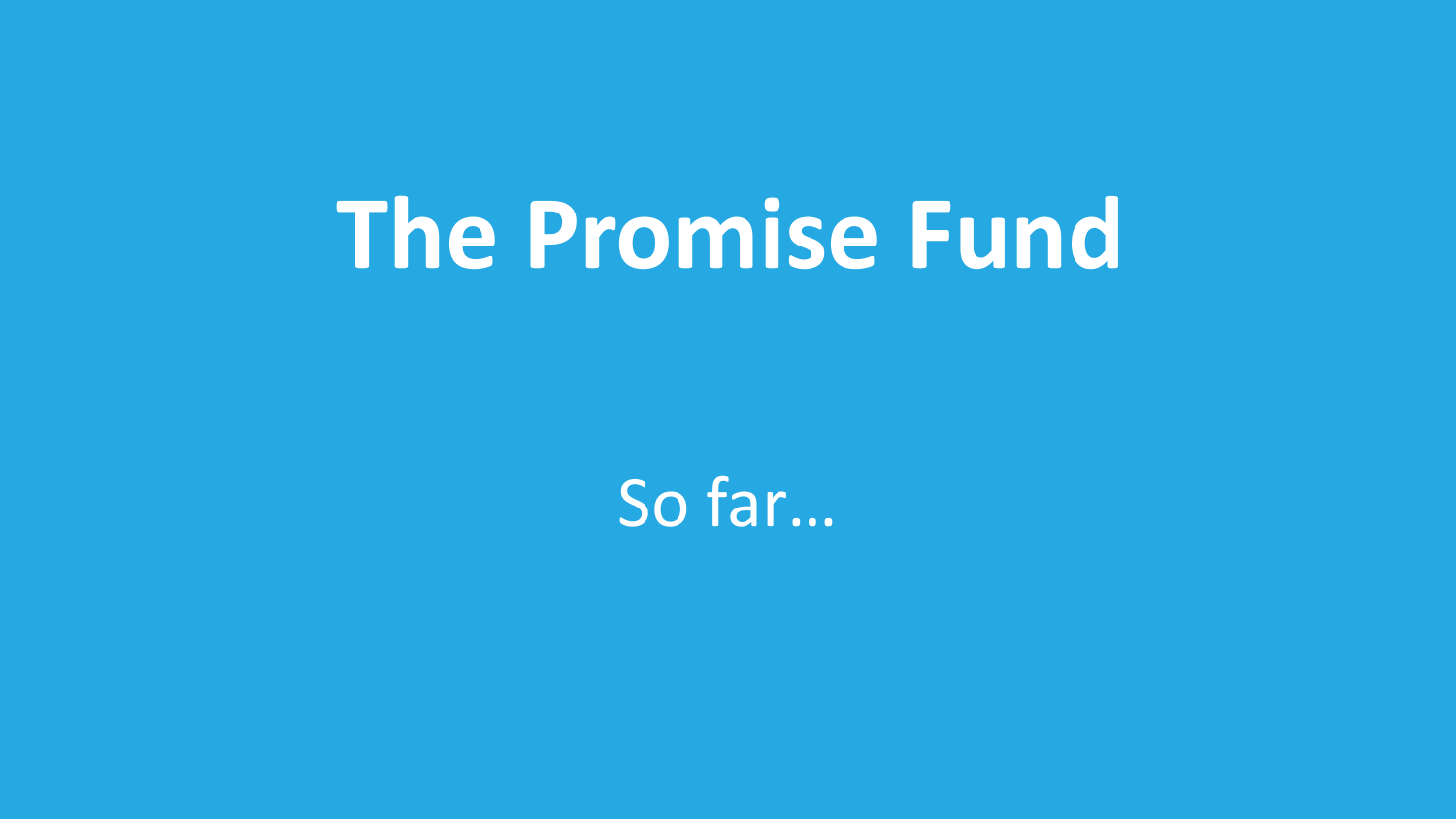Will:

- proactively from point of inception, keep the care experienced community at its heart;
- build on the methodology and momentum of the Care Review, working closely with stakeholders committed to change sustaining to develop trusting, open relationships;
- align to The Promise Strategy, recognise the inter-dependencies for implementation, and invest in the priorities for system change and service re-design, in line with the Scottish Approach to Service Design (SAtSD);
- provide access to financial support as well as the skilled resource and expertise required to realise all 80+ calls to action;
- draw on and augment the Care Review's understanding of the (national and local) bridges and barriers to change to ensure responsive investment in national and local needs and opportunities.



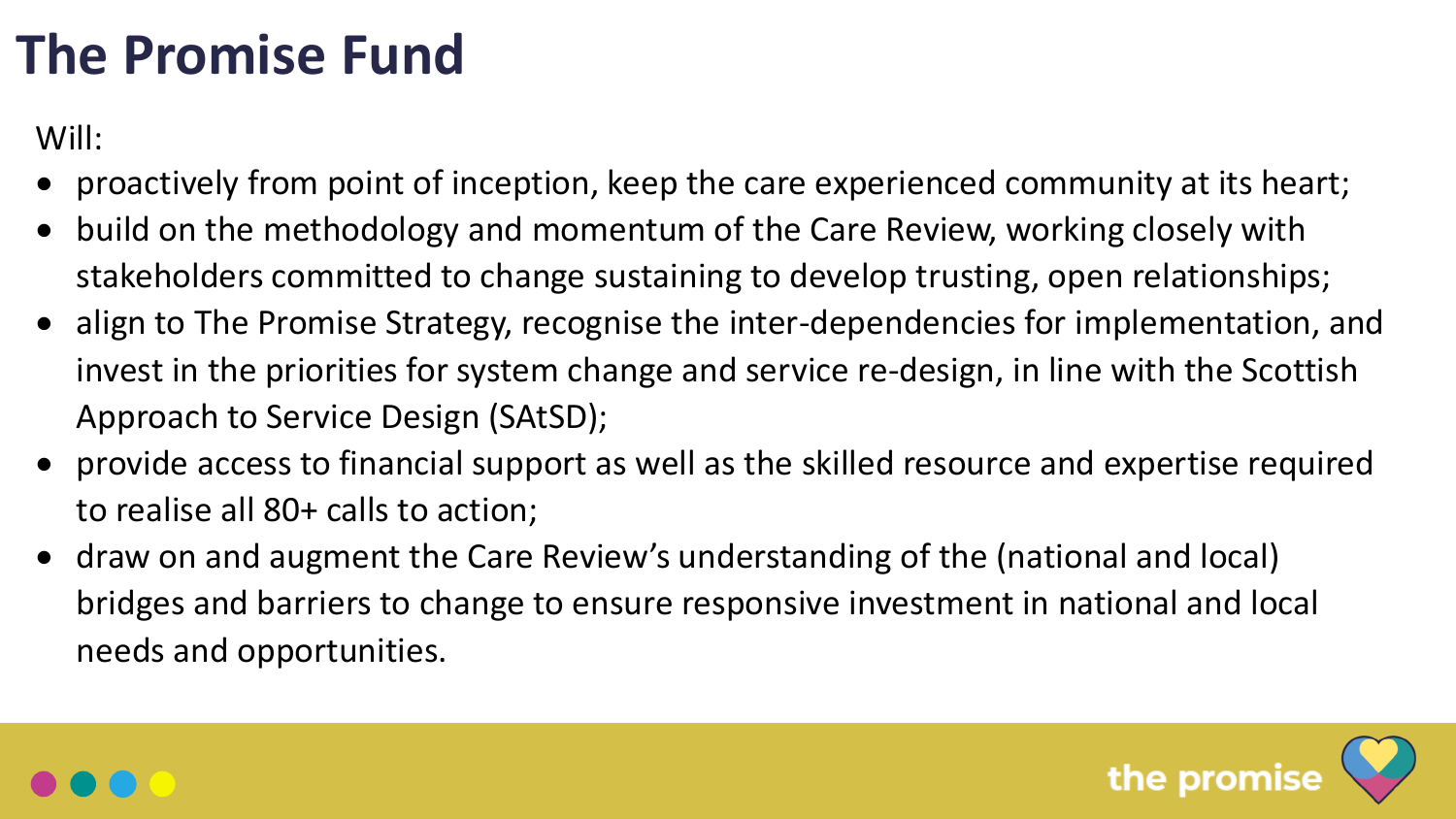A set of **Funding Principles** that children and families will devise and sign off will guide all investment decisions, likely to be based on:

- **Lived experience**: *does this approach honour the agency and life story of the children and young people, and their family (VOICE).*
- **Focus**: *is this work truly meeting the needs of families most at risk of having their children removed; and / or supporting getting families back together (CARE).*
- **Innovation**: *does this approach build the field and / or consider children and families outwith usual categories, i.e. not on the child protection register and / or challenge the barriers such as culture and / or invest in enabling technologies (PEOPLE)*
- **Reach**: *does the investment across the breadth of the funding portfolio reflect a. the greatest need and b. the greatest opportunity for change and / or c. are all parts of Scotland / all parts of the 'system' captured* (SCAFFOLDING)*.*
- **Scalability**: *can this work operate at scale and ultimately reach (all) families it needs to.*

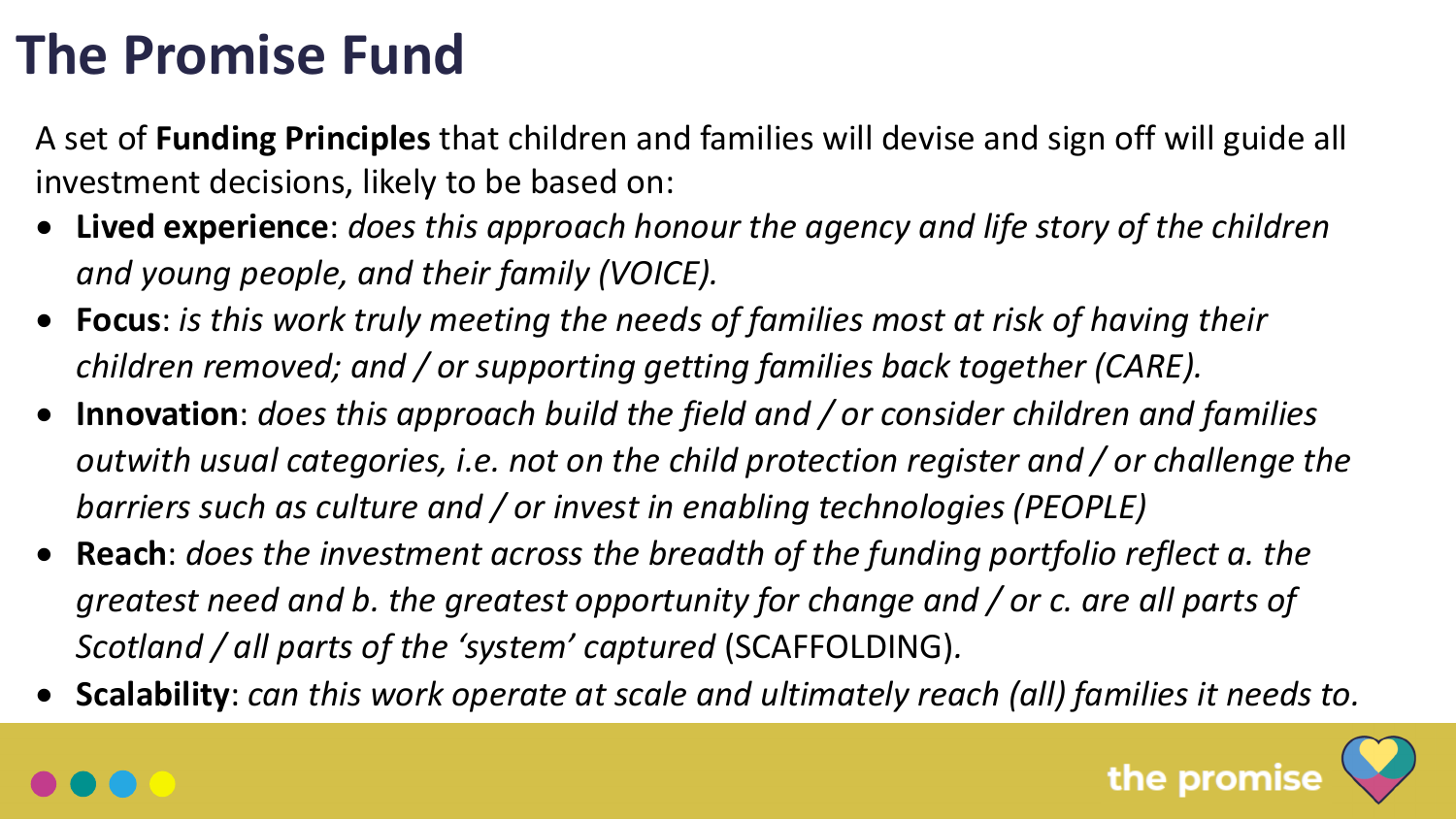In parallel with the development of governance arrangements and Funding Principles, a proportionate funding process will be devised, again to be signed off by children and families.

This is likely to be based on a participatory grant-making model including:

- an open call for applications that meet the Funding Principles
- pro-active seeking out of tests of change that meet the Funding Principles
- with investors in The Promise Fund encouraged to bring suggestion that they're supporting to be rolled out / scaled up
- investment in activity to support whole system change and service re-design within the Funding Principles
	- balance national and local needs that supports system change and service re-design
- value collaboration, purpose driven and continuous improvement.

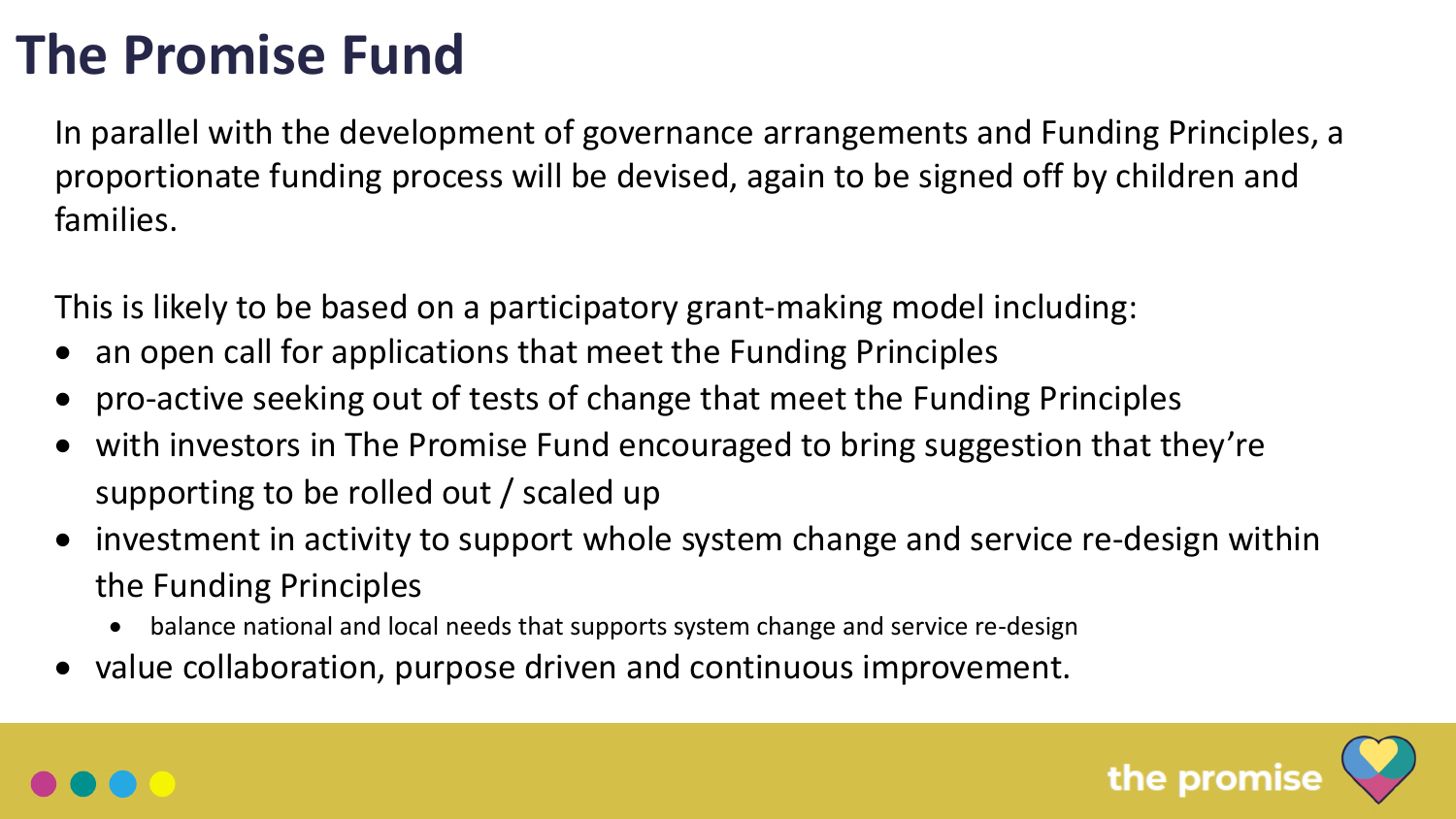Will

- pro-actively seek out tests of change and invest in scaling these to support wider system change and service delivery.
- also be reactive with an open call for ideas that demonstrate alignment with Funding Principles and meet SAtSD criteria.

All local authorities and voluntary organisations that have made a public commitment to 'Keep The Promise', that have embedded this in their strategies and plans and are demonstrating changes will be eligible to seek funding.

But grants will not provide substitute funding for commissioned services or offset statutory responsibility.